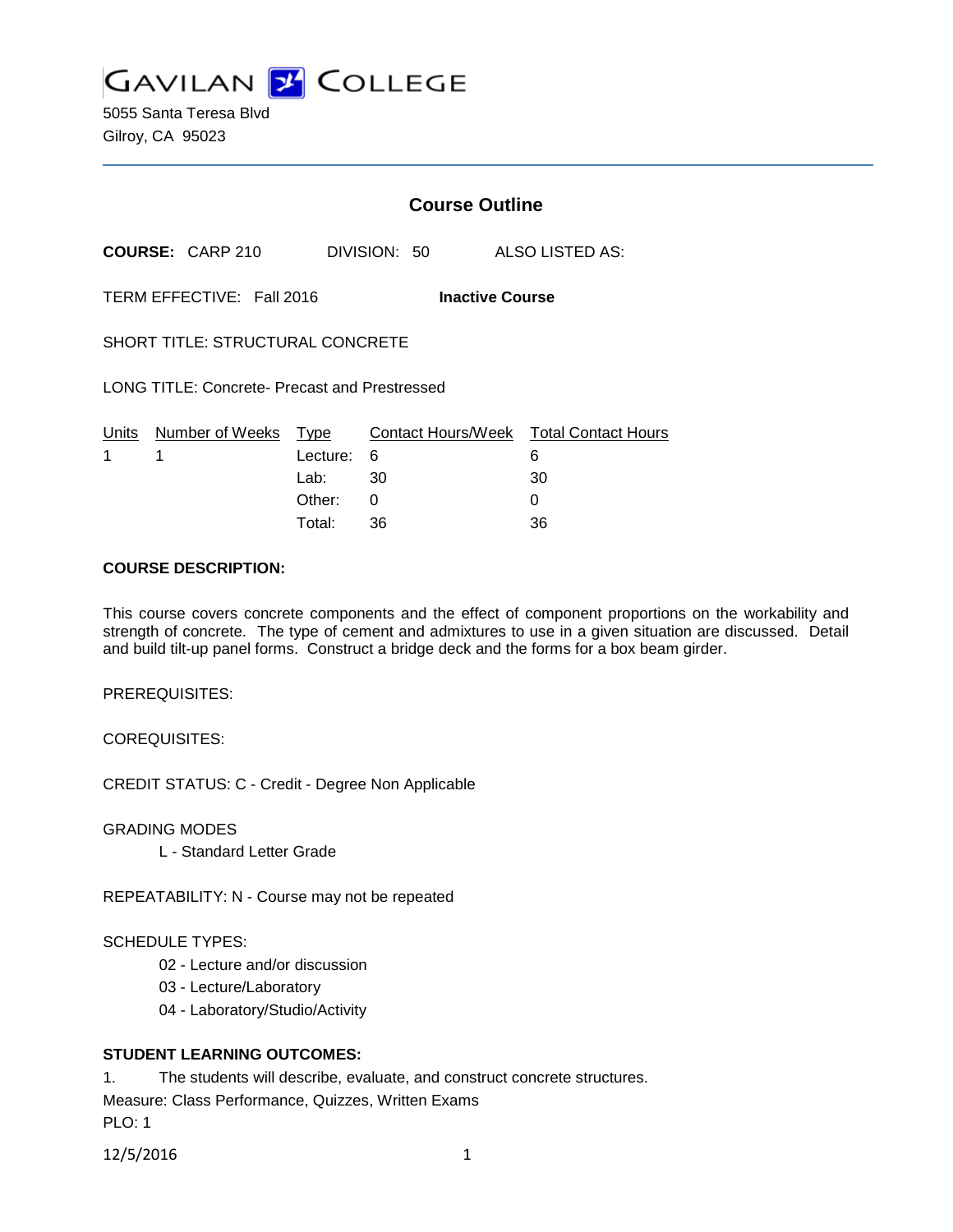ILO: 1, 2, 3, 7 GE-LO: Year assessed or anticipated year of assessment: 2012-13

2. The students will use a set of construction drawings to detail and

construct a tilt-up panel.

Measure: Class Performance, Written Exams PLO: 1 ILO: 1, 2, 3, 7 GE-LO: Year assessed or anticipated year of assessment: 2012-13

# PROGRAM LEARNING OUTCOMES:

1. Demonstrate journey level skills, including those skills necessary to build all concrete infrastructures that comprise the California transportation system.

2. Locate on the blueprints and in the specifications, the information needed to construct various types of structures and assemble its various components.

3. Perform horizontal layout and vertical layout of wood framed wall components. Install interior and exterior trims and moldings. Construct various types of roofs and stairs.

# CONTENT, STUDENT PERFORMANCE OBJECTIVES, OUT-OF-CLASS ASSIGNMENTS

Inactive Course: 11/28/2016

Out-of class assignments: For each topic, the student will read chapters and do homework assignments at the end of those chapters.

### 2 lec/10 lab hours

- A. Introduction to concrete
- 1. The fundamentals of concrete
- a. Definition
- b. Fresh concrete
- c. Green concrete
- d. Hardened concrete
- 2. Codes and standards
- 3. Quality concrete and engineering
- a. Quality concrete
- b. Loads
- c. Stresses
- 4. Math review and estimating
- 5. Plans and specifications
- B. Cement and water
- 1. Cement types
- 2. Composition of Portland cement
- a. Plastic cement
- b. Air-entrained cement
- c. Pozzolan cement
- 3. Water
- a. Water-cement ratio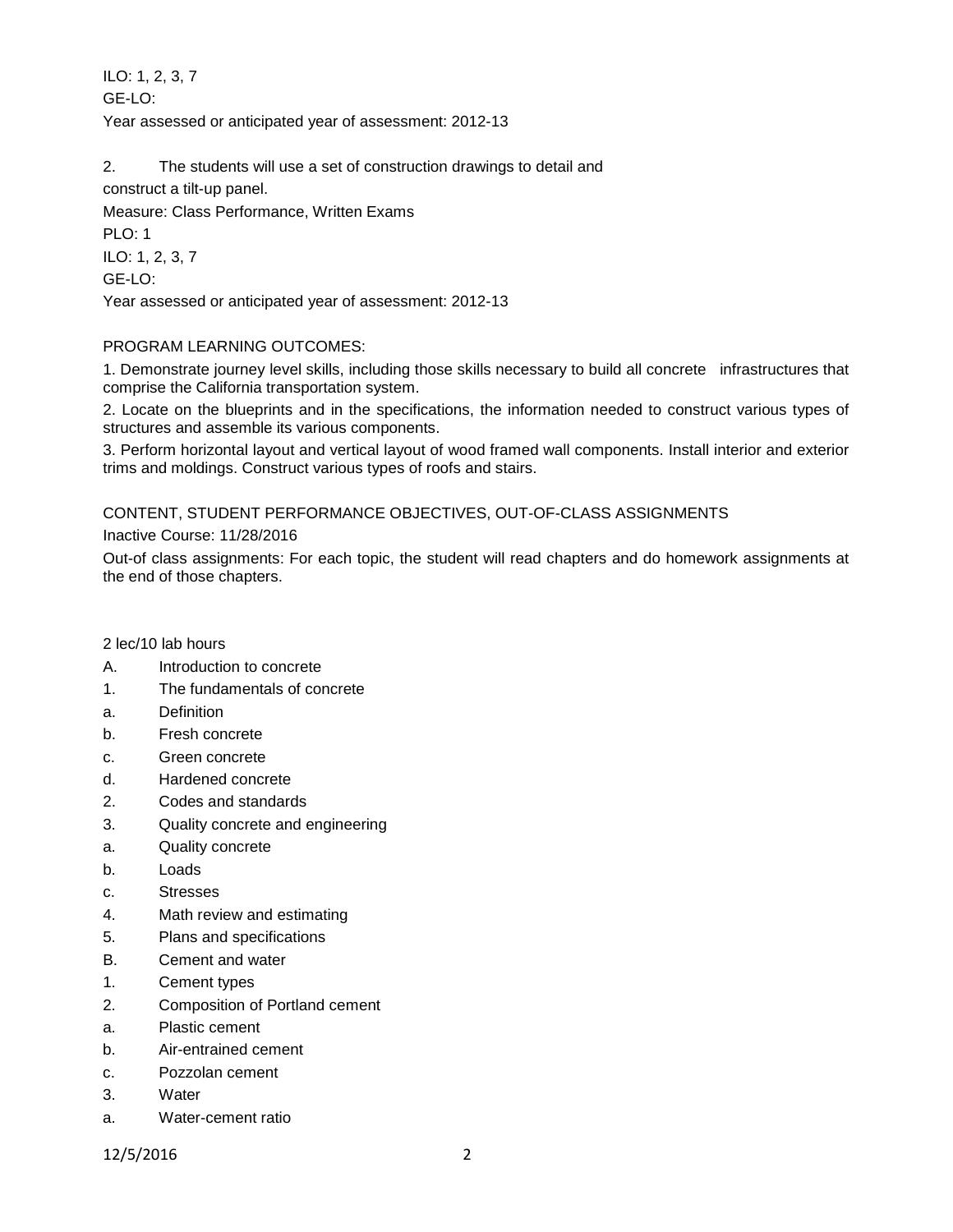- 4. The hydration reaction
- a. Mechanism of hydration
- b. Heat of hydration
- C. Aggregates and admixtures
- 1. Gradation of aggregates
- a. Maximum aggregate sizes
- 2. Aggregate shape
- 3. Aggregate quality
- D. Admixtures
- 1. Accelerators
- 2. Air-entrained agents
- 3. Pozzolans
- 4 Retarders
- 5. Water-reducing admixtures

SLO: The students will describe, evaluate, and construct concrete structures. The students will describe, evaluate, and use aggregates and admixtures.

Assignments: Read the chapters covered in the lecture and do the homework exercises at the end of the chapters. Answer the study guide questions on the assigned subject.

Describe and evaluate the stages and types of concrete. Describe, evaluate and use aggregates and admixtures.

2 lec/10 lab hours

- E. Handling and curing concrete
- 1. Handling concrete
- 2. Mixing concrete
- a. Meeting structural design criteria
- b. Mixing requirements
- c. Economy
- d. Job mixed concrete
- 3. Transporting concrete
- a. Ready mix trucks
- b. Buckets and chutes
- c. Buggies
- d. Conveyors
- e. Cranes
- f. Pumps
- 4. Placing concrete
- a. Subgrade
- b. Treating subgrade and forms
- c. Reinforcement
- d. Segregation
- e. Forms
- 5. Consolidation
- 6. Workability
- 7. Controlling mixture behavior
- 8. Concrete joints
- a. Control joints
- b. Isolation joints
- 9. Finishing
- 12/5/2016 3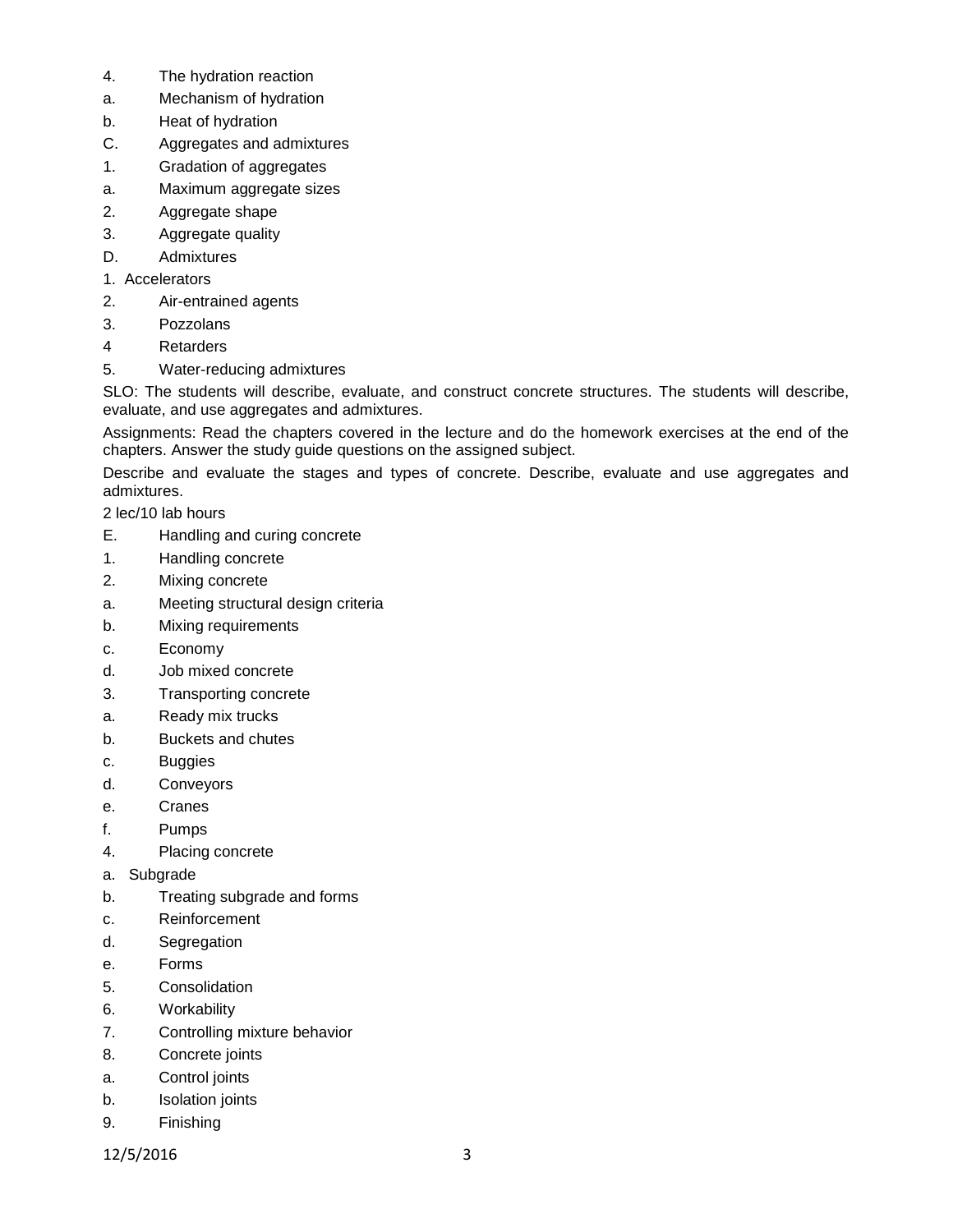- 10. Curing
- F. Reinforced concrete and formwork
- A. Reinforcement
- 1. Reinforced concrete strength
- 2. Steel reinforcement bars
- 3. Bending, splicing, and welding reinforcement bars.
- B Formwork
- 1. Quality
- 2. Safety
- 3. Shoring
- 4. Economy
- 5. Form materials
- 6. Bending plywood
- 7. Placing concrete in formwork
- 8. Removal of forms

SLO: The students will select and mix concrete batches of concrete to specifications.

The students will cast three concrete beams with the rebar at the top, middle, and bottom respectively. The students will perform a break test on each beam.

Assignments: Read the chapters covered in the lecture and do the homework exercises at the end of the chapters. Answer the study guide questions on the assigned subject.

Cast three concrete beams with the rebar at the top, middle, and bottom respectively. Perform a break test on each beam. Describe the effect of rebar placement on beam strength.

2 lec/10 lab hours

- G. Specifications and testing
- 1. Concrete ordering
- 2. Specifications
- 1. By prescription
- 2. By performance
- 3. Ingredient specifications
- 3. Testing
- 1. Ingredient test
- 2. Slump test
- 3. Compressive strength test
- 4. Pull test
- H. Precast concrete
- 1. Precast structural elements
- 2. Tilt-up construction
- a. Design
- b. Historical background
- 3. Typical tilt-up project
- a. Footing and slab concrete
- b. Panel forming
- c. Panel preparation
- d. Panel inserts
- e. Brace points
- f. Brace inserts
- g. Brace loading
- h. Brace charts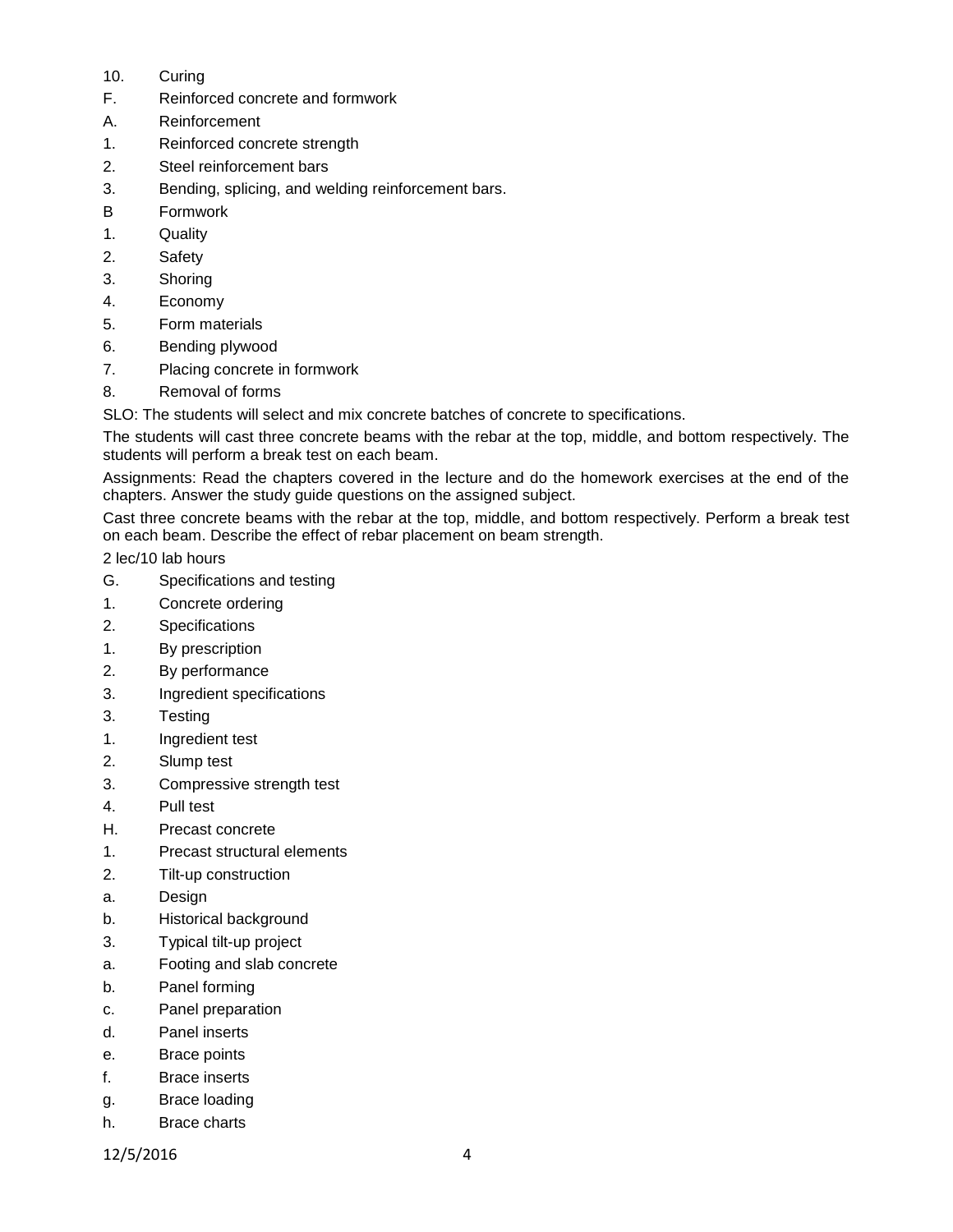- i. Ledgers
- j. Lifting inserts
- k. Panel connectors
- l. Panel reinforcement
- m. Strongbacks
- n. Panel concrete
- o. Panel erection and bracing
- I. Prestressed concrete
- 1. Historical background
- 2. Basic principle of prestressing
- 3. Benefits of prestressing
- 4. Prestressed concrete construction
- a. Forms
- b. Pre-tensioning concrete
- c. Post-tensioning concrete
- d. Bond strength
- e. Reinforcement for prestressed concrete
- 5. Types of prestressed construction
- a. Interior shear wall
- b. Exterior shear wall
- c. Rigid frame
- 6. Formwork used for prestressing
- a. Forms for post-tensioning
- b. Effect of post-tensioning on forms
- c. Forms for pre-tensioning
- d. Tolerances for precast prestressed members
- e. Erection and removal
- f. Safety

SLO: The students will use a set of construction drawings to detail and construct a tilt-up panel. The students will install the ledgers, pilaster beam seat, panel connectors, feature strips, brace inserts, and lifting inserts

Assignments: Read the chapters covered in the lecture and do the homework exercises at the end of the chapters. Answer the study guide questions on the assigned subject.

Using a set of construction drawings, detail a tilt-up panel. The panel detail will show all of the information necessary to layout and form the tilt-up panel.

Form a tilt-up panel. Install the ledgers, pilaster beam seat, panel connectors, feature strips, brace inserts, and lifting inserts.

2.0 Hours

Final exam

### **METHODS OF INSTRUCTION:**

- A. Lecture and discussion
- B. Visual aids
- C. Demonstrations
- D. Group hands-on exercise
- E. Individual hands-on exercise
- F. One-on-one hands-on instruction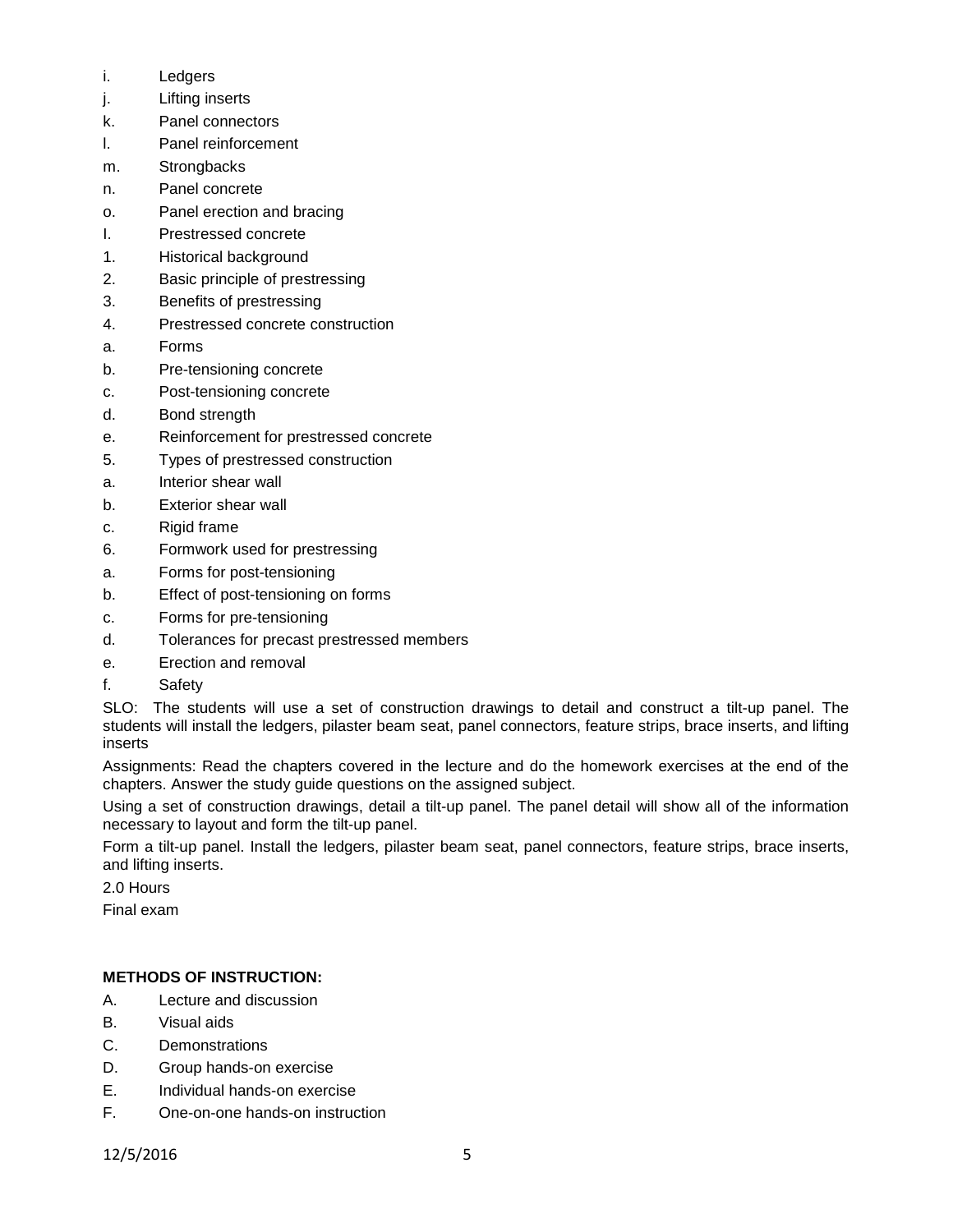### **METHODS OF EVALUATION:**

| The types of writing assignments required:              |              |
|---------------------------------------------------------|--------------|
| Written homework                                        |              |
| Reading reports                                         |              |
| Lab reports                                             |              |
| Essay exams                                             |              |
| The problem-solving assignments required:               |              |
| Homework problems                                       |              |
| Field work                                              |              |
| Lab reports                                             |              |
| Quizzes                                                 |              |
| Exams                                                   |              |
| The types of skill demonstrations required:             |              |
| Class performance                                       |              |
| Field work                                              |              |
| Performance exams                                       |              |
| The types of objective examinations used in the course: |              |
| Multiple choice                                         |              |
| True/false                                              |              |
| Matching items                                          |              |
| Completion                                              |              |
| Other category:                                         |              |
| None                                                    |              |
| The basis for assigning students grades in the course:  |              |
| Writing assignments:                                    | 5% - 20%     |
| Problem-solving demonstrations: 5% - 30%                |              |
| Skill demonstrations:                                   | 20% - 80%    |
| Objective examinations:                                 | $5\% - 30\%$ |
| Other methods of evaluation:                            | $0\% - 0\%$  |

### **REPRESENTATIVE TEXTBOOKS:**

#### Required:

Barclay, CTCNC. Construction Safety Orders 1 & 2, Concrete- Precast & Prestressed, Concrete -Precast & Prestressed Lesson Book. Thomas West, CTCNC, 2013. Or other appropriate college level text. Reading level of text, Grade: 10Verified by: publisher/dvt

### **ARTICULATION and CERTIFICATE INFORMATION**

#### **SUPPLEMENTAL DATA:**

Basic Skills: N 12/5/2016 6